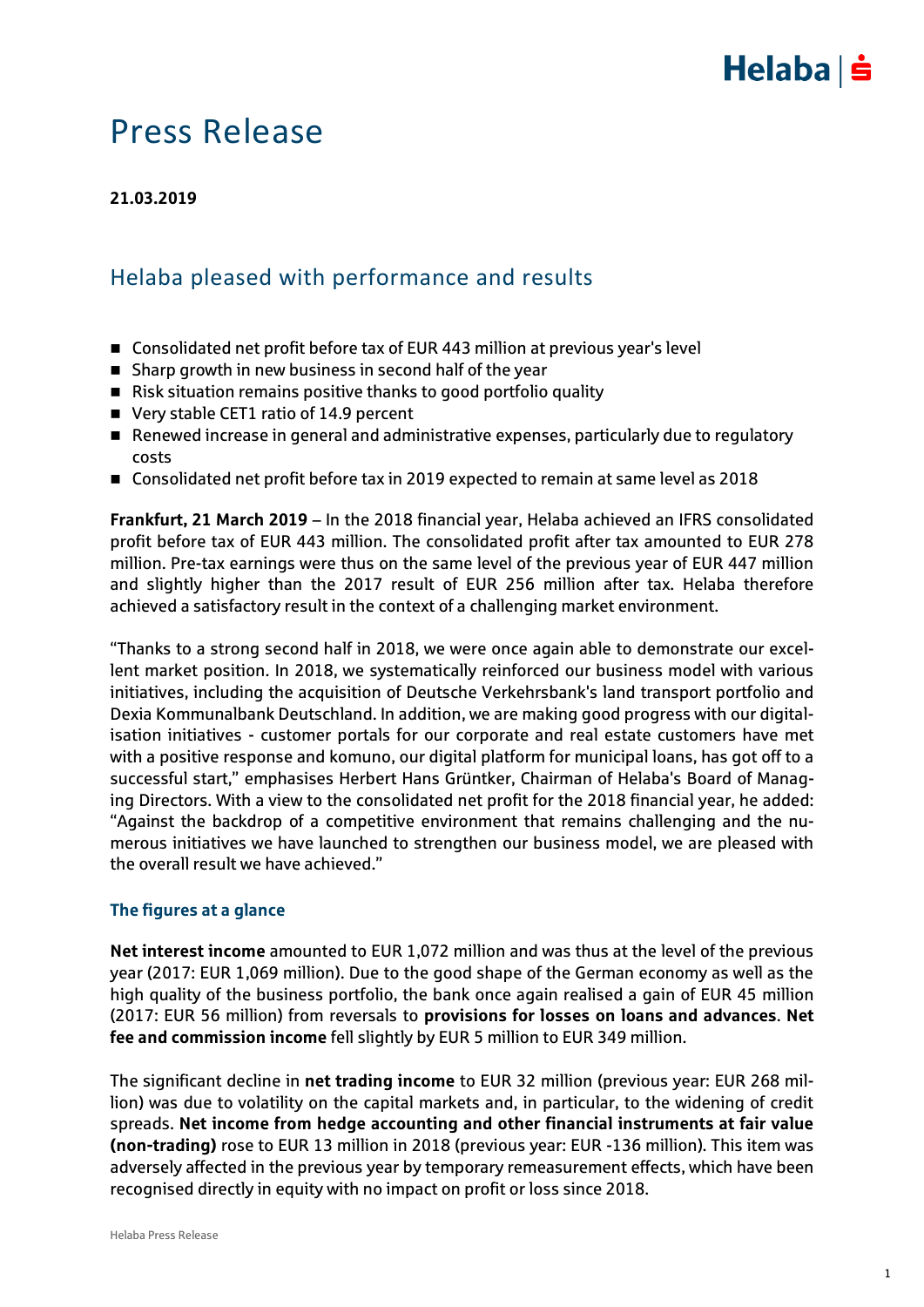# $Helaba| \dot{=}$

## Press Release

**Other net income** grew by EUR 194 million to EUR 359 million, in particular due to the absence of negative non-recurring effects from the previous year and proceeds from the sale of LB(Swiss) Investment AG.

**General and administrative expenses** increased by EUR 92 million to EUR 1,440 million as a result of higher IT and consulting expenses in connection with the implementation of regulatory and business-driven requirements as well as higher personnel costs.

At EUR 443 million, the **consolidated net profit before tax** remained at the previous year's level (previous year: EUR 447 million). The **consolidated net profit after tax** rose by EUR 22 million to EUR 278 million.

The Helaba Group's **balance sheet total** rose by EUR 4.8 billion to EUR 163.0 billion in the 2018 financial year. The increase in the balance sheet total is mainly attributable to a growth in loans and advances to customers. The **business volume** rose to EUR 200.9 billion (previous year: EUR 191.5 billion). **Loans and advances to customers and affiliated savings banks** increased by EUR 6.8 billion to EUR 102.1 billion. The launch by WIBank of the State of Hesse's debt relief programme for municipal budgets (Hessenkasse) contributed EUR 4.3 billion to this increase. The **volume of new medium and long-term business** - excluding WIBank's competitively neutral promotional business - amounted to EUR 19.0 billion in the year under review (previous year: EUR 18.5 billion).

The **CET1 ratio** amounted to 14.9 percent as of 31 December 2018. **Return on equity (before tax)** reached 5.4 per cent and the cost/income ratio 78.3 per cent.

### **Segment report**

Starting in the 2018 financial year, Helaba aligned its segment reporting more closely to the customer and risk structure of its business. The bank divides its activities into the segments of "Real Estate", "Corporates & Markets", "Retail & Asset Management" and "WIBank".

The **Real Estate** segment focuses on larger-scale commercial portfolio and project financing for real estate. Earnings before tax in this segment fell by EUR 12 million to EUR 242 million. The volume of new medium and long-term business recorded a noticeable increase to EUR 9.8 billion (previous year: EUR 8.7 billion). At minus EUR 14 million, provisions for losses on loans and advances were above the level of the previous year (EUR 2 million).

In addition to credit products, the **Corporates & Markets** segment also includes trading and sales activities as well as payment transactions. This segment's profit before tax fell to EUR 119 million (previous year: EUR 261 million), primarily as a result of a noticeable decline in net trading income. The Corporate Finance division made the largest contribution to earnings in this segment. Loan loss provisions amounted to EUR 0 million and saw a significant improvement on the previous year's figure (2017: minus EUR 68 million).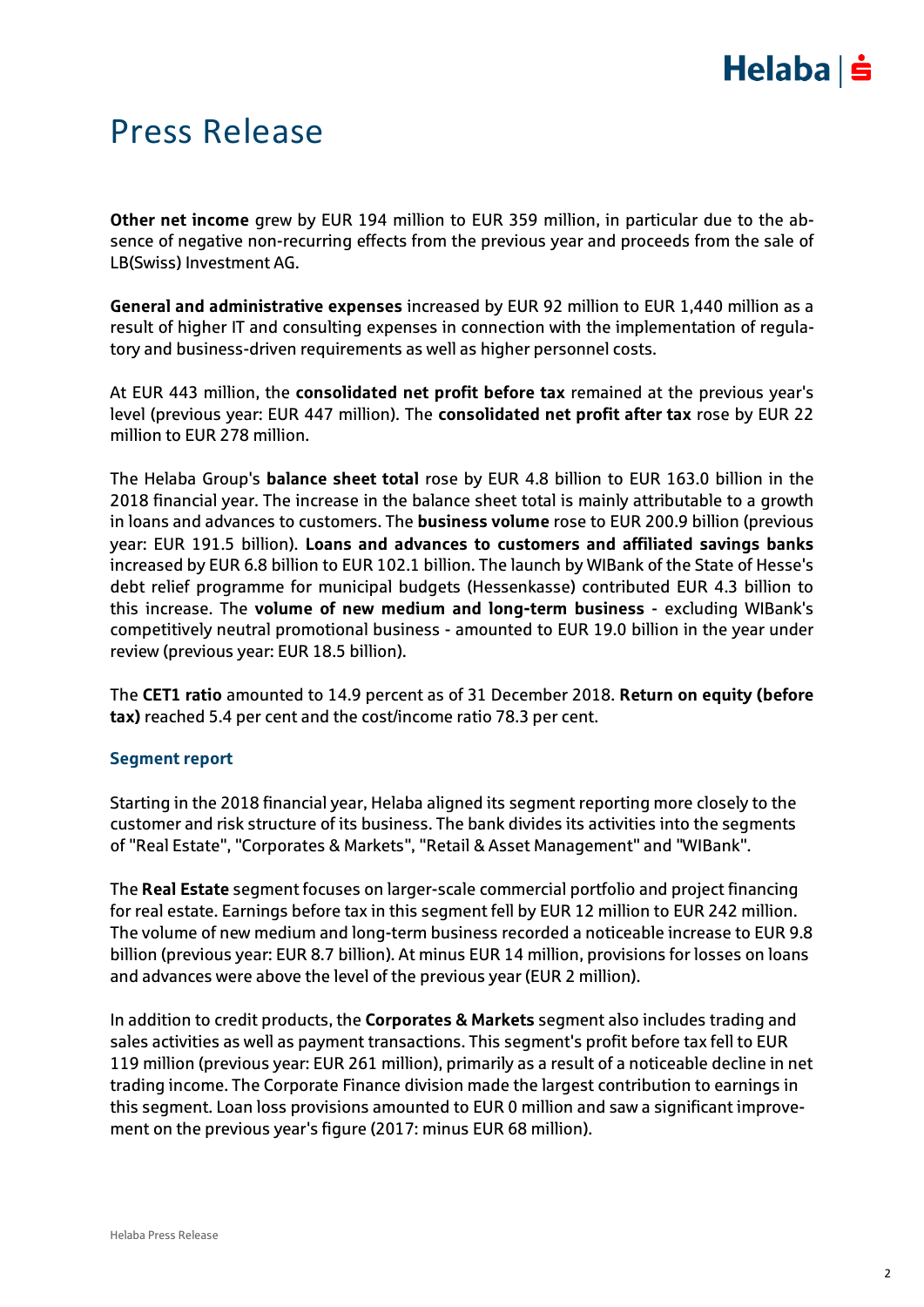# $Helaba$  =

## Press Release

The **Retail & Asset Management** segment comprises Retail Banking, Private Banking and Asset Management (via the subsidiaries of Frankfurter Sparkasse, Frankfurter Bankgesellschaft and Helaba Invest), Landesbausparkasse Hessen-Thüringen and Real Estate Management (GWH and Helicon). At EUR 205 million, earnings before tax in this segment were slightly below the previous year's level (EUR 220 million). Of this amount, EUR 92.7 million is attributable to GWH and EUR 92.2 million to Frankfurter Sparkasse. Provisions for losses on loans and advances in the Retail and Asset Management segment remained unchanged from the previous year at minus EUR 4 million.

Earnings before tax of EUR 19 million in the **WIBank** business segment were unchanged from the previous year. Net interest income rose by EUR 3 million to EUR 51 million. At EUR 39 million, net fee and commission income was almost at the previous year's level (EUR 40 million).

### **Outlook for 2019**

With a view to 2019, Grüntker concludes by stating: "Helaba will stay on the move in the current financial year, too. We have a strong market position in our core business areas and, just as in 2018, we plan to continue exploiting growth opportunities. At the same time, we aim to boost the bank's efficiency in order to cushion the impact of the interest rate environment and regulatory requirements. Overall, we expect earnings to remain at the previous year's level".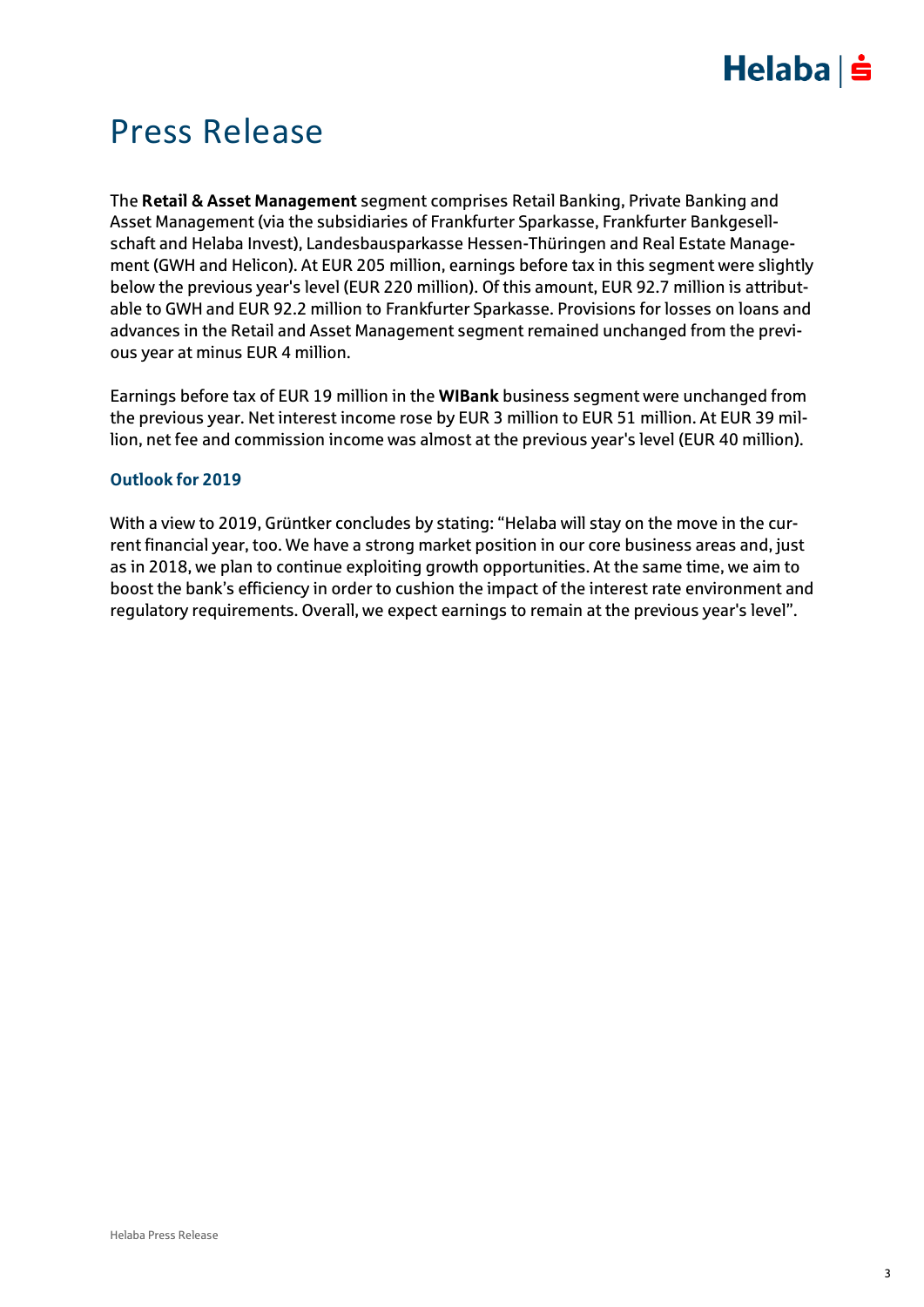## Press Release

### **Income Statement of Helaba Group under IFRS as of 31 December 2018**

|                                                                                                    | $01.01 -$<br>31.12.2018 | 01.01.<br>31.12.2017 |                   | Change  |
|----------------------------------------------------------------------------------------------------|-------------------------|----------------------|-------------------|---------|
|                                                                                                    | In EUR (millions)       | In EUR (millions)    | In EUR (millions) | $ln\%$  |
| Net interest income                                                                                | 1,072                   | 1,069                | 3                 | 0.3     |
| Provisions for losses on loans and<br>advances                                                     | 45                      | 56                   | $-11$             | $-19.6$ |
| Net interest income after provisions<br>for losses on loans and advances                           | 1,117                   | 1,125                | -8                | $-0.7$  |
| Net fee and commission income                                                                      | 349                     | 354                  | $-5$              | $-1.4$  |
| Net trading income                                                                                 | 32                      | 268                  | $-236$            | $-88.1$ |
| Net income from hedge accounting and<br>other financial instruments at fair value<br>(non-trading) | 13                      | $-136$               | 149               | n.a.    |
| Share of profit or loss of equity-<br>accounted entities                                           | 13                      | 19                   | -6                | $-31.6$ |
| Other net income                                                                                   | 359                     | 165                  | 194               | >100.0  |
| General and administration expenses<br>(incl. scheduled depreciation and<br>amortisation)          | $-1,440$                | $-1,348$             | $-92$             | $-6.8$  |
| Consolidated net profit before tax                                                                 | 443                     | 447                  | -4                | $-0.9$  |

|                        | 31.12.2018        | 01.01.2018        | Change            |
|------------------------|-------------------|-------------------|-------------------|
|                        | In EUR (billions) | In EUR (billions) | In EUR (billions) |
| Balance sheet total    | 163.0             | 158.2             | 4.8               |
| <b>Business volume</b> | 200.9             | 191.5             | 9.5               |

### **Key indicators**

|                               | 31.12.2018 | 31.12.2017 |
|-------------------------------|------------|------------|
|                               | In $%$     | In $%$     |
| Cost/income ratio             | 78.3       | 77.5       |
| Return on equity (before tax) | 5.4        | 5.7        |

|                                 | 31.12.2018 | 31.12.2017 |
|---------------------------------|------------|------------|
|                                 | In $%$     | $\ln \%$   |
| CET1 ratio "fully loaded"       | 14.9       | 15.2       |
| Total capital ratio "phased in" | 20.6       | 21.8       |
| Leverage ratio "phased in"      | 5.1        | 4.9        |